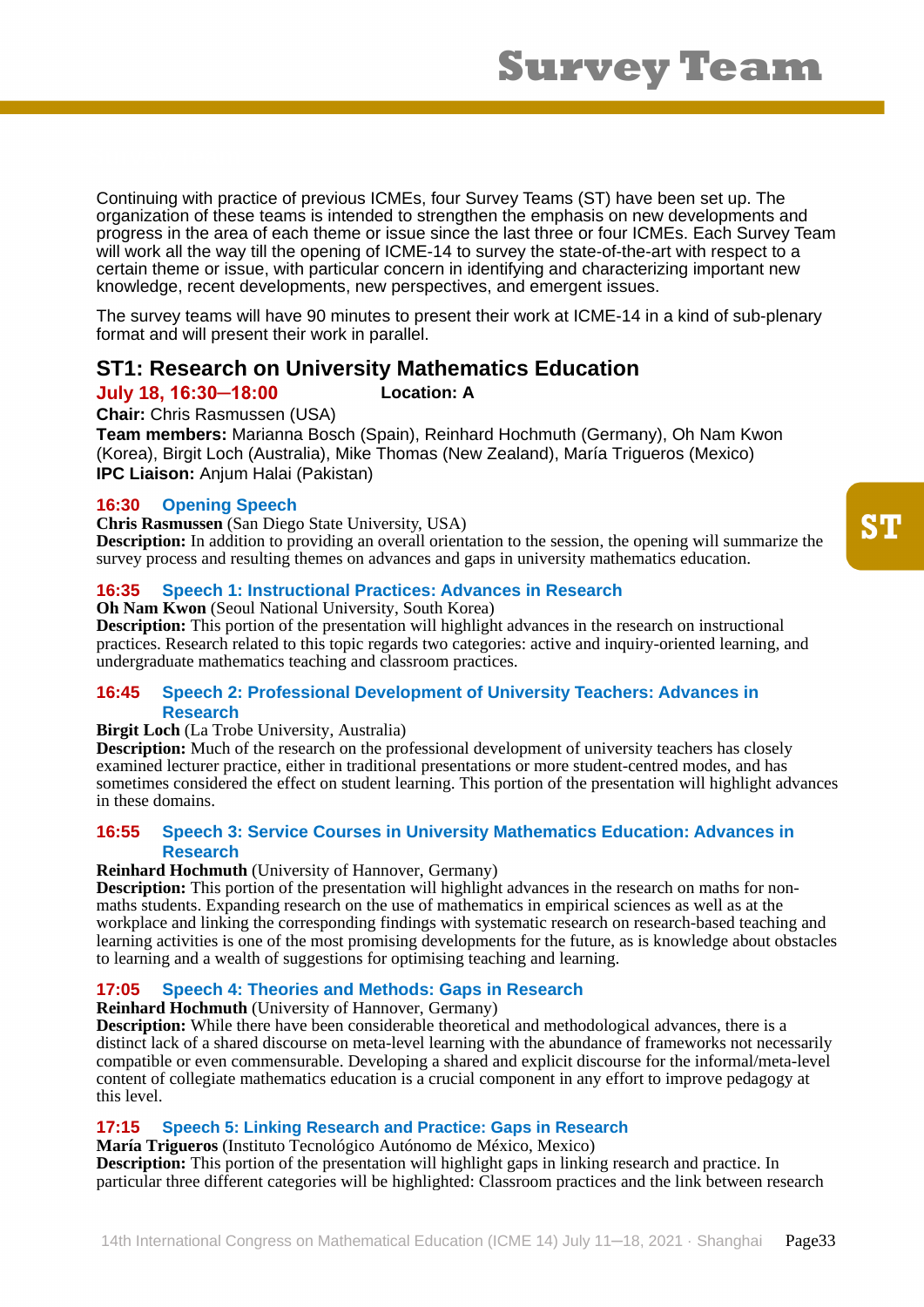and practice; adopting research-based instructional strategies; and interrelation between didactical logos and praxis.

### **17:25 Speech 6: Professional Development of University Teachers: Gaps in Research Chris Rasmussen** (San Diego State University, USA)

**Description:** While there has been some progress in the research on the professional development of teachers, much more is still needed. One of the several gaps that will be highlighted in this session is the scarcity of organised, developmental research into university teachers' pedagogical knowledge and its development through formalized education.

# **17:35 Speech 7: Curriculum: Advances and Gaps in Research**

**Marianna Bosch** (IQS, Universitat Ramon Llull, Spain)

**Description:** Curriculum is an entity present but rarely taken as a unit of analysis in research in undergraduate mathematics education. Curricular questions are obviously at the center of all study and examination regulations of mathematics degree programs. However, their treatment rarely relies on specific research. This portion of the presentation will highlight advances and gaps in the research on curriculum.

# **17:45 Speech 8: Interdisciplinarity: Gaps in Research**

**María Trigueros** (Instituto Tecnológico Autónomo de México, Mexico) **Description:** This portion of the presentation will highlight gaps in the intersection between mathematics and other disciplines. Gaps exist on many different levels and with regard to several perspectives. Discussion of gaps will proceed from the outside to the inside, from the more general to the more specific.

# **17:55 Concluding Remarks**

**Oh Nam Kwon** (Seoul National University, South Korea)

**Description:** The conclusion will reflect on the findings of the survey team and point to future directions for the field.

# **ST2: Early Childhood Mathematics Education (Up to Age 7)**

# **July 18, 16:30─18:00 Location: S**

**Chair:** Elia Iliada (Cyprus) **Team members:** Anna Baccaglini-Frank (Italy), Nosisi Feza (South Africa), Esther Levenson (Israel), Nanae Matsuo (Japan) **IPC Liaison:** Anjum Halai (Pakistan)

# **16:30 Opening Speech**

**Panel Chair: Iliada Elia** (Department of Education, University of Cyprus, Cyprus)

# **16:35 Lecture Part 1: Trends and advances in content-oriented themes Speech 1: Geometry Education**

**Iliada Elia** (Department of Education, University of Cyprus, Cyprus)

**Discription:** An extensive literature review about geometry education in early childhood between 2012 and 2020 has highlighted some of the major themes in which recent research on this field is concerned, including, spatial skills, shape knowledge and understandings, semiotic and embodied approaches, teaching and interventions in early geometry. This speech will focus on the main findings in each of these themes. **Speech 2: Number Sense and Whole Number Development**

# **Nosisi Feza** (Research Unit, University of Venda, South Africa)

**Description:** This speech is based on a qualitative analysis of published peer reviewed literature on number sense of young children from 2012 to 2020. The review revealed three types of themes: pedagogical approaches, innate numerical abilities, cognitive and non-cognitive influences. Findings and identified research gaps for these themes will be elaborated and discussed.

# **Speech 3: Children's Competences in Other Content Domains**

**Nanae Matsuo** (Department of mathematics, Faculty of Education, Chiba University, Japan) **Description:** This speech draws on a qualitative synthesis of the literature on young children's competences in other content domains beyond the domains of number and geometry for the past 8 years. Findings and implications are emphasized with respect to the following content domains: patterns and structure, measurement, statistical reasoning, functional thinking, spatial ability, and others.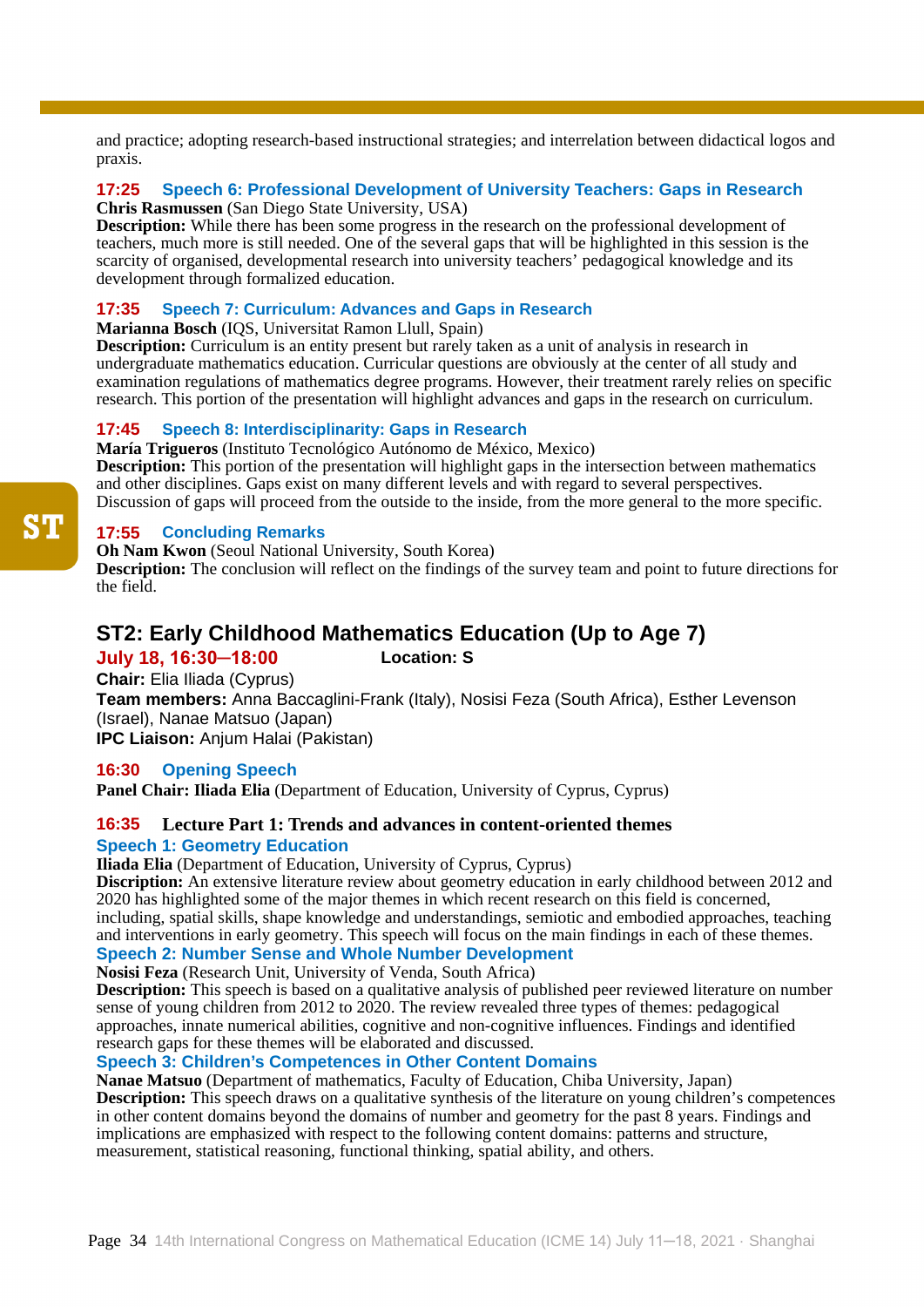# **17:05 Lecture Part 2: Trends in the use of technology**

# **Speech 4: The Role of Technology in Mathematics Teaching and Learning**

**Anna Baccaglini-Frank** (Department of Mathematics, University of Pisa, Italy)

**Description:** Recent literature includes studies on various uses of technology in early years mathematics. Based on a qualitative synthesis of this body of research between 2012 and 2020, this speech will focus on the main findings in five major themes: design features, use of technological tools in mathematics learning, pedagogical issues, mathematics taught/learned through technological tools and affective/social issues involved in learning/teaching with technology.

#### **17:15 Lecture Part 3: Cognitive skills and special education of young children Speech 5: Cognitive Abilities and Mathematical Performance**

**Anna Baccaglini-Frank** (Department of Mathematics, University of Pisa, Italy)

**Description:** Based on an extensive literature review in mathematics education and also in the disciplines of developmental and cognitive psychology, this speech identifies the abilities that have been found to be predictive of or associated with mathematical performance, including domain general abilities, domain specific abilities and abilities related to the socio-cultural dimension and language.

#### **Speech 6: Cognitive Abilities for Mathematics Learning: Assessment and Curriculum Design**

**Iliada Elia** (Department of Education, University of Cyprus, Cyprus)

**Description:** An important strand of research on cognitive skills involved in mathematical learning focuses on the assessment of cognitive abilities for mathematics learning and curriculum design in light of sets of abilities or skills to strengthen. The major findings and relevant future directions based on a review of this body of research are elaborated and discussed in this speech.

### **Speech 7: Special Education**

**Nanae Matsuo** (Department of Mathematics, Faculty of Education, Chiba University, Japan) **Description:** This speech focuses on the reviewed research in special education within early childhood mathematics education, which involves two major directions:  $\hat{a}$ ) mathematical capabilities and their development in young children with special needs and b) ways to support and improve mathematics learning of children with special needs. For both directions, findings reveal a greater emphasis on researching low-attaining children than high-achievers.

#### **17:35 Lecture Part 4: Developments and trends in teacher-related issues Speech 8: Early Childhood Teachers' Knowledge, Education and Affective Issues in Mathematics**

**Esther Levenson** (Department of Mathematics, Science, and Technology Education, Tel Aviv University, Israel)

**Description:** This speech presents a synthesis of results of recent studies on early childhood teachers' knowledge, education and affective issues in mathematics. In reviewing this body of research, what comes to light is the emphasis on children. The major trends of most studies on these teacher-related issues are also revealed, while specific needs for additional research are identified.

#### **17:45 Concluding Remarks**

**Iliada Elia** (Department of Education, University of Cyprus, Cyprus)

#### **17:50 Interaction Session: Questions and Discussion about the Survey**

# **ST3: Teachers' Collective Work as a Regular School Practice for Teacher Development**

# **July 18, 16:30─18:00 Location: T225**

**Chair:** Birgit Pepin (Netherlands) **Team members:** Jehad Alshwaikh (Palestine), Hiroyuki Ninomiya (Japan), Gérard Sensevy (France), Yudong Yang (China) **IPC Liaison:** Anjum HALAI (Pakistan)

### **16:30─16:40 Opening and Introduction**

**Prof. Dr. Birgit Pepin** (Eindhoven University of Technology, The Netherlands)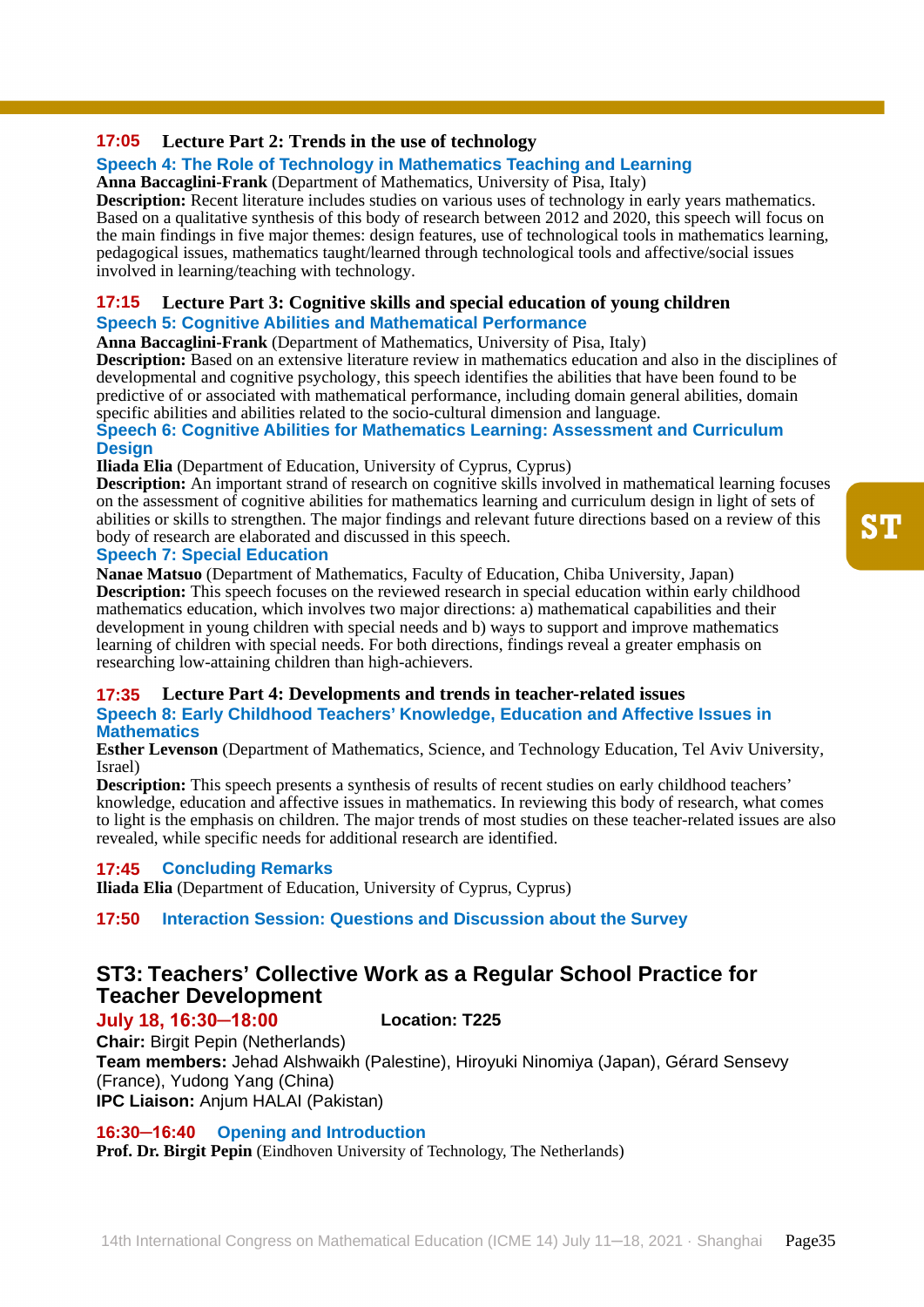#### **16:40─16:50 Speech 1: Mathematics Teachers' Collective Work as a Regular School Practice for Teacher Development: First Results**

**Prof. Dr. Birgit Pepin & Dr. Zeger-Jan Kock** (Eindhoven University of Technology, The Netherlands) **Description:** In this presentation, we present the first results from our international survey of the literature regarding mathematics teachers' collective work in schools. In particular, we tentatively answer the four following research questions based on our extensive literature search:

1. What is the nature of mathematics teachers' collective work as regular school practice, and how does this relate to situation, culture and context?

2. Who is engaged in such school-based collective work, what are the roles of those people involved, and how do they relate to each other in the different communities? In particular, what is the nature of the relationship between teachers and researchers?

3. What kinds of learning can be observed in school-based teacher collective work? How does teacher collective learning happen in teacher collectives at school, what is the evidence for their learning? What do teachers say? How does teacher learning relate to the collective aspect, context and goal of the work? How (and what) do researchers learn in these collectives?

4. Which methodological and theoretical perspectives are used to guide and inform school-based teacher collective work, and teacher learning in such teams?

In addition, we conducted a survey (with questionnaires) in selected countries where we asked mathematics teachers about their collaborative professional development practices at school level. Results will be compared and juxtaposed with those found in the literature.

# **16:50─16:55 Short Break**

**Birgit Loch** (La Trobe University, Australia)

**Description:** Much of the research on the professional development of university teachers has closely examined lecturer practice, either in traditional presentations or more student-centred modes, and has sometimes considered the effect on student learning. This portion of the presentation will highlight advances in these domains.

#### **16:55─17:10 Speech 2: Japanese Teachers' Collective Work as a Regular School Practice Prof. Dr. Hiro Ninomiya** (Saitama University, Japan)

**Description:** Japanese teachers have been doing their voluntary in-service training, not only at the official Lesson Study activities but also within their daily teaching practices. Lesson Study has been one of important activities for Japanese teachers' professional development for more than 100 years, and at the same time, teachers' collective work as a regular school practice has been accumulated. In this presentation, Japanese teachers' collective work as a regular school practice will be reported on and portrayed, based on articles in journals of the Japan Society of Mathematical Education. Even though all papers were written in Japanese, the existence of such cumulative work is likely to provide important information for all of mathematicseducators in the world. It is noteworthy that the Japan Society of Mathematical Education is the biggest mathematics education society in Japan, which has more than 100 years of history.

#### **17:10─17:25 Speech 3: Chinese Lesson Study and Its Features: A Historical Institutionalism Perspective**

#### **Prof. Dr. Yudong Yang** (Shanghai Academy of Educational Sciences, China)

**Description:** In this presentation the main features of Chinese Lesson Study will be described andportrayed from a historical institutional perspective and from an insider's perspective. Interms of the history of institutions, Chinese Lesson Study could be explained as 'lessonenhancement' based on activities in the Teaching Research Group, an established school based practice in China. At micro-level, 'lesson enhancement' is a fundamental practice of Chinese Lesson Study. At meso-level, the Teaching Research Group is an institutional condition for Chinese Lesson Study.

#### **17:25─17:50 Discussion**

**Chair: Prof. Dr. Jehad Alshwaikh** (Birzeit University, West Bank, Palestine)

# **17:50─18:00 Plenary & Closing**

**Prof. Dr. Birgit Pepin** (Eindhoven University of Technology, Netherlands)